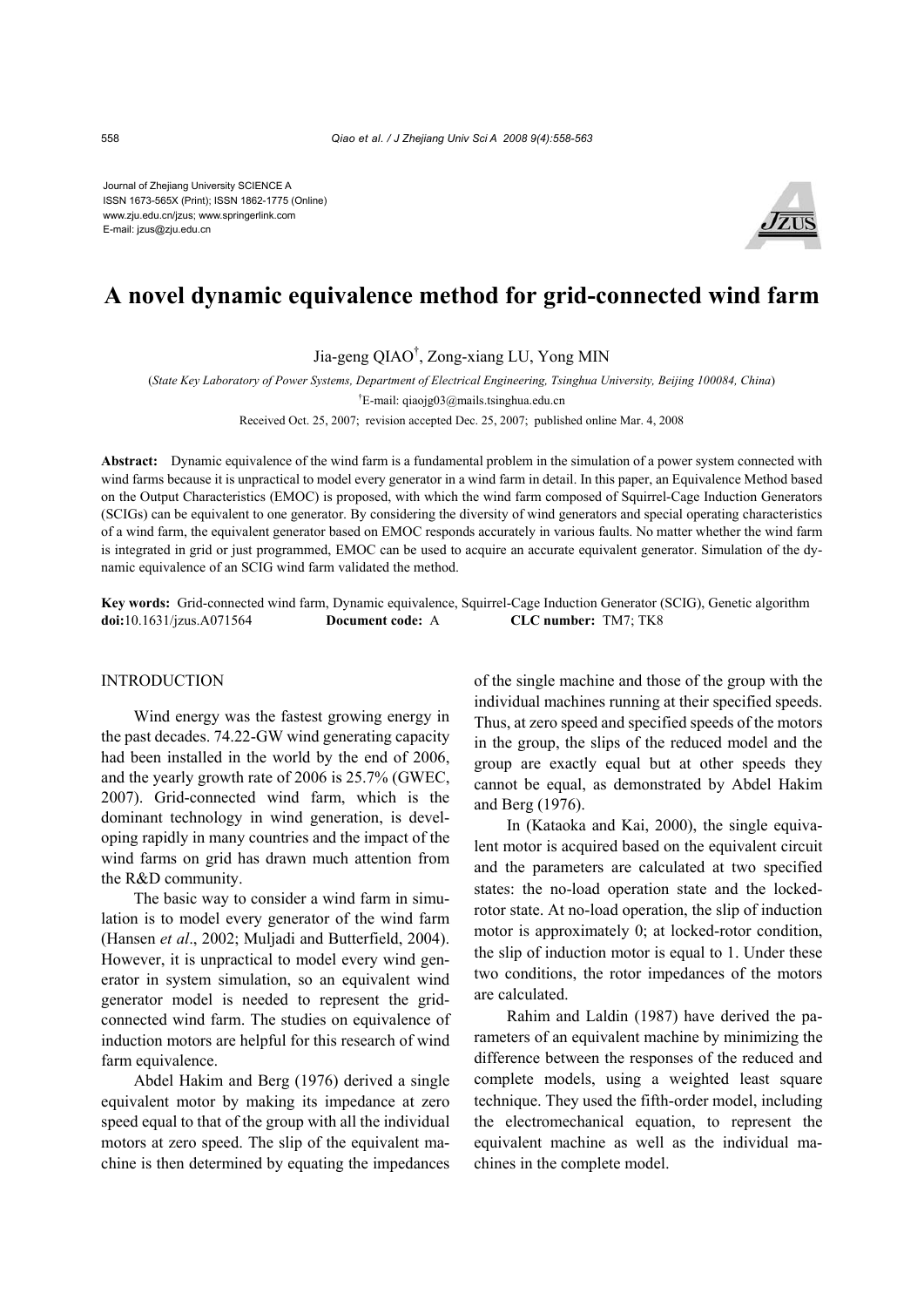In (Sriharan *et al*., 1993), the behavior of a group of induction motors during a short period following a disturbance is considered. Each machine is represented by four first-order linear differential equations because the speed may be assumed constant. Thus the complete model of the group is also linear and the linear model reduction method is used. In the original form of this method, the eigenvalues of the complete system, furthest from the origin, are left out to obtain a reduced model using only the dominant eigenvalues nearer to the origin.

In wind farm equivalence, some special characteristics of the wind farm must be considered. Firstly, the output power of a wind farm may vary from zero to the installed capacity, so the equivalent generator should be accurate in a wide operation range of the wind farm. Secondly, every generator of the wind farm has different parameters and operating states, which is difficult to be considered in the equivalence method. Thirdly, there exist various faults in a power system. The equivalent generator should respond to different faults correctly. In this paper, the equivalence for a wind farm composed of Squirrel-Cage Induction Generators (SCIGs) is investigated and an Equivalence Method based on the Output Characteristics (EMOC) of the wind farm is proposed. With this method, an accurate equivalent generator of a wind farm with consideration of the special characteristics could be achieved for the simulation of a power system connected with wind farms.

The structure of the paper is as follows. In Section 2, the wind farm equivalence is analyzed and an optimization model is proposed for equivalence. In Section 3, EMOC is validated by simulation of the dynamic equivalence of a wind farm. Section 4 gives the conclusions.

# EQUIVALENCE METHOD

#### **Analysis of wind farm equivalence**

The power system connected with a wind farm could be simplified as Fig.1. Bus-1 is the point of common coupling of the wind farm. On the view of system dynamics, the real power, reactive power and voltage at Bus-1 are most concerned. These data reflect the operation characteristics of the grid-connected wind farm, so it is feasible to develop an equivalence method of the wind farm based on the analysis of these data.



**Fig.1 Simplified scheme of the power system connected** with a wind farm.  $T_1$  is the step-up transformer of the **wind farm,** *T***2 is the step-up transformer into the grid, and** *U***s is the equivalent supply of the grid. The buses are numbered as Bus-0 to Bus-2**

Wind energy is uncontrollable, so the output power of a wind farm varies from zero to the installed capacity at different wind speeds. As a result, the operating state of a wind farm is changeful. The real output power of a wind farm according to different wind speeds is required in equivalence, as well as the reactive output power and the voltage amplitude at Bus-1. The above data compose the output characteristics of the wind farm at different wind speeds, which are denoted by  $\tilde{C}$  in the followings.

The diversity of generators in a wind farm is also an important factor in equivalence. The generators may have different parameters and the operating condition for each generator may be very different. As a result, the individual operating characteristic of all the generators, which has great effect on  $\tilde{C}$ , is quite different from each other. In order to involve the generator diversity in  $\tilde{C}$ , we have to develop proper means to get  $\tilde{C}$ .

 $\tilde{C}$  can be acquired through two alternative methods. The first is practical measurement. In this method,  $\tilde{C}$  is generated based on the measurements at Bus-1. The real power, reactive power and voltage at different wind speeds are recorded to form  $\tilde{C}$ . The measured data contain the full information of the wind farm including generator diversity, reactive compensation, line feeders, etc. So there is no need to consider any further detailed model of the wind farm. If the wind farm has been connected to the power system, the measurement method could be utilized. But if the wind farm has not been connected to the grid, we have to use the second method, i.e., theoretical calculation, to acquire  $\tilde{C}$ , and much detailed information of the wind farm should be taken into account.

In theoretical calculation, a detailed model of the wind farm is needed, where the generator diversity,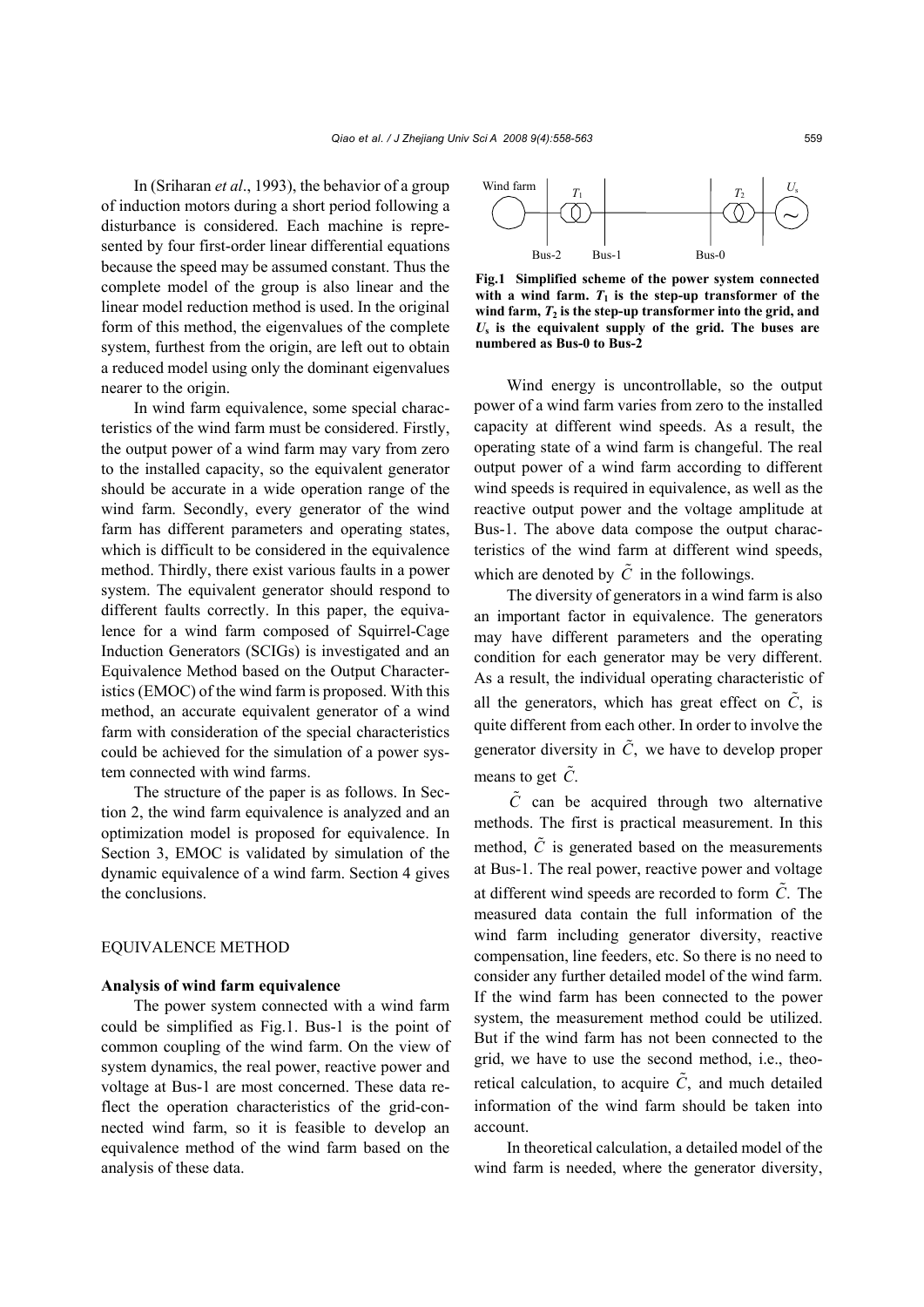line feeders and reactive compensation should be properly considered. With this model, the power system connected with the wind farm as shown in Fig.1 is simulated, and the recorded data of Bus-1 at different wind speeds is  $\tilde{C}$ .

# **Equivalence method based on** *C*

The output characteristics  $\tilde{C}$  of a wind farm contain abundant information of the wind farm operation. The equivalent generator of the wind farm is optimized by fitting  $\tilde{C}$  in the followings.

The wind generator can be modeled in different ways for different uses. The shafting dynamics of a wind generator is usually approximated by two kinds of models (Tande *et al*., 2004): two-mass model and one-mass model. The two-mass model considers the turbine and generator inertia with a shaft and an ideal gearbox between them. In one-mass model, the masses of generator and turbine are summed up as one mass. In power system simulation, the one-mass model can correctly simulate the dynamic response of the wind farm, so we choose this model in equivalence.

In all kinds of wind turbines, the stall-controlled wind turbine usually matches the SCIG. This type of wind turbines has no blade control system and the captured wind power varies according to the power characteristic of the wind turbine (Ackermann, 2005), as shown in Fig.2.



**Fig.2 Power characteristic of the stall-controlled wind turbine** 

According to the analysis, the one-mass model is used in this paper. Applying per-unit values the model of equivalent generator is given by a third-order equation (Feijóo *et al*., 2000):

$$
\dot{U} = \dot{E}' + (r_s + jx')\dot{I},
$$
 (1)

$$
p\dot{E}' = -\mathrm{j} s\omega \dot{E}' - [\dot{E}' - \mathrm{j}(x - x')\dot{I}]/T'_0, \tag{2}
$$

$$
ps = \frac{1}{J} \left( P_e - \frac{P_m}{1 - s} \right),\tag{3}
$$

$$
P_{\rm e} = -\operatorname{Re}(\dot{E}'\dot{I}^*),\tag{4}
$$

where  $\dot{U}$  is the stator voltage phasor,  $\dot{I}$  the stator current phasor,  $\dot{E}'$  the electric potential phasor,  $P_m$ the captured wind power,  $P_e$  the electromagnetic power, *s* the rotor slip, *ω* the supply angular frequency,  $T_0'$  the time constant of the rotor transient,  $J$ the inertia of the generator and the turbine, *x* the synchronous reactance,  $x'$  the transient reactance,  $r_s$ the stator resistance, *p* the differential operator.

Four equivalent parameters in the model need to be calculated, i.e.,  $T'_0$ , x, x', J ( $r_s$  is ignored for its small impact on the dynamic response of the generator), among which *J* is an important one when it comes to the dynamic simulation. In equivalence, *J* represents the overall inertia of the original system, so it is calculated as (Ni *et al.*, 2002):

$$
J = \sum_{i=1}^{M} J_i,\tag{5}
$$

where *M* is the number of generators in the original system, *Ji* is the inertia of the *i*th wind generator.

The other three parameters cannot be calculated directly. They are optimized by fitting  $\tilde{C}$ .

When the wind farm in Fig.1 is replaced with the equivalent generator described as  $Eqs.(1)~(4)$ , the output characteristic curves of the equivalent generator, denoted as *C*, can also be acquired by simulation. If the deviation between *C* and  $\tilde{C}$  is set to be the objective, an optimization model for the equivalent parameters is developed as follows:

Objective:

$$
\min f = \frac{1}{N} \sum_{i=1}^{N} \Big[ (U_i - \tilde{U}_i)^2 + (P_i - \tilde{P}_i)^2 + (Q_i - \tilde{Q}_i)^2 \Big], \tag{6}
$$

Subject to:

$$
\dot{U}_i - \dot{E}'_i - jx'\dot{I}_i = 0,
$$
  
-  $js_i\omega\dot{E}'_i - [\dot{E}'_i - j(x - x')\dot{I}_i]/T'_0 = 0,$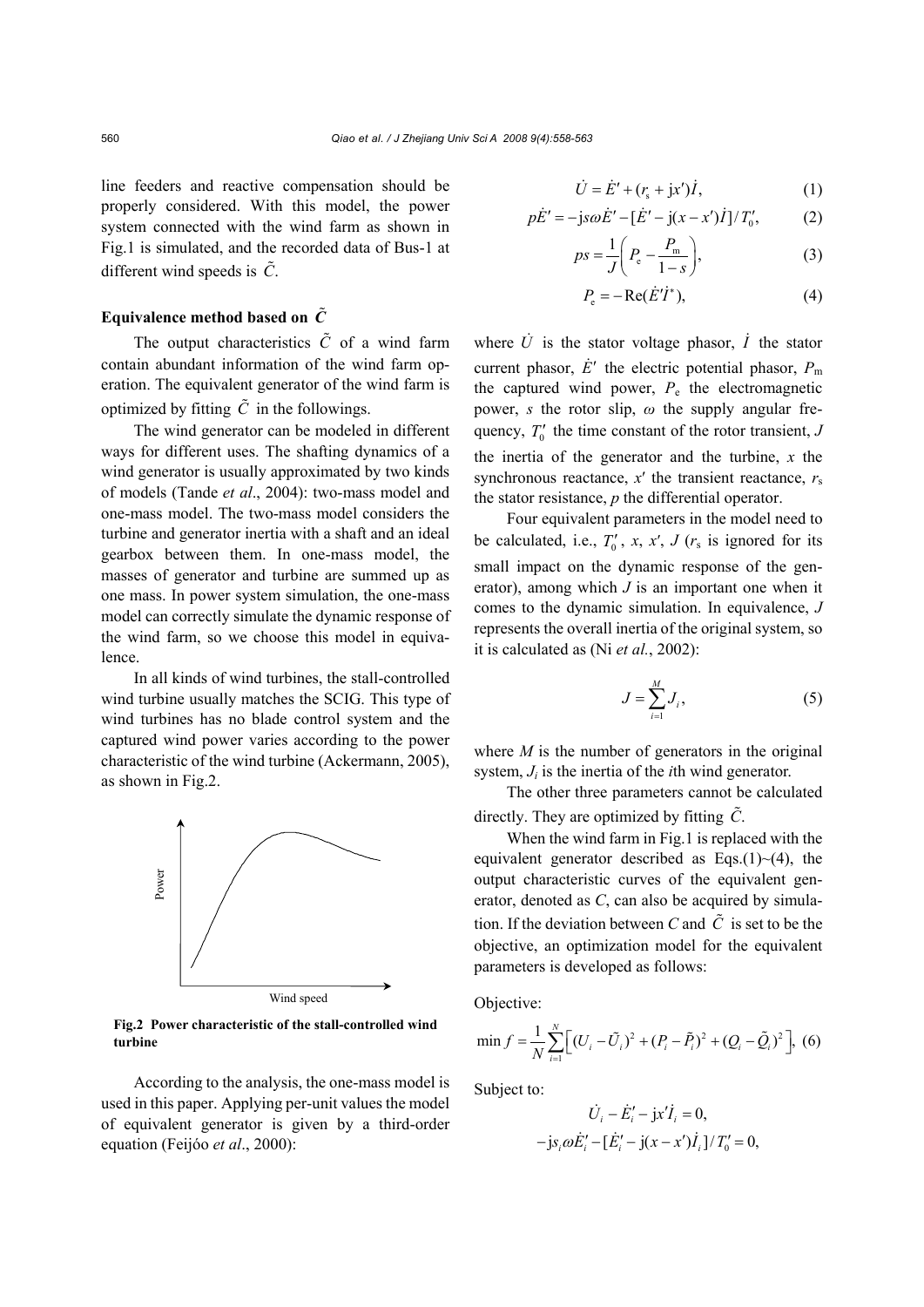$$
\frac{1}{J}\left(P_{ei} - \frac{P_{mi}}{1 - s_i}\right) = 0,
$$
\n
$$
P_{ei} + \text{Re}(\dot{E}_i'\dot{I}_i^*) = 0, \quad P_{mi} - g_1(v_{wi}, s_i) = 0,
$$
\n
$$
g_2(\dot{U}_i, P_i, Q_i) = 0, \quad P_i + \text{Re}(\dot{U}_i\dot{I}_i^*) = 0,
$$
\n
$$
Q_i + \text{Im}(\dot{U}_i\dot{I}_i^*) = 0,
$$
\n
$$
0 < x < x_{\text{max}}, \quad 0 < x' < x_{\text{max}}', \quad 0 < T_0' < T_{\text{0max}}',
$$

where  $v_{wi}$  ( $i=1,\dots,N$ ) is one wind speed sample, *N* is the number of wind speed samples.  $\tilde{U}_i$ ,  $\tilde{P}_i$ ,  $\tilde{Q}_i$  and  $U_i$ ,  $P_i$ ,  $Q_i$  (*i*=1,…,*N*) are the components of  $\tilde{C}$  and *C* at different wind speeds  $v_{wi}$ , respectively.  $g_1(\cdot)$  is used to calculate the captured wind power, and  $g_2(\cdot)=0$  is the power flow equation of the grid. *x*,  $x'$  and  $T'_0$  constitute the decision variables of the optimization model.

The optimization model is nonlinear and complex, and we solve it by the genetic algorithm (Liu, 2002). The solution, which matches the minimum value of the objective function, is accepted as the best equivalent parameters.

It is obvious that the equivalent generator is only an approximation of the wind farm and the optimized equivalent parameters contain the diversity information of the wind farm. So many other generator models can also be used in the equivalence. For example, if the third-order model as Eqs.(1) $\sim$ (4) with a parallel capacitor  $C_p$  is used, the equivalent parameters  $x, x'$ ,  $T_0'$  and  $C_p$  need to be optimized. But if the accuracy of a model is high enough, a more complex model is unnecessary.

# VALIDATION OF EMOC

#### **Equivalence of an SCIG wind farm**

The test system is a Single-Machine Infinite-Bus (SMIB) system as shown in Fig.3. In the test system, the wind farm is composed of 30 wind generators of three different types. The parameters of the three types are quite different, as shown in Table 1. The generators are parallel connected to the collective bus (Bus-2) through output transformers. The voltage of the wind farm is step-up to the grid voltage through the transformer  $T_1$ , and the wind farm is connected to the grid at Bus-1. The infinite generator is shown as  $U_s$  and the voltage is set to be 1 p.u. The power base in simulation is set to be the capacity of all the wind

generators, i.e., 29.5 MW. The per-unit values of the reactance of transformers  $T_1$  and  $T_2$  are both 0.05 p.u. The reactance of a single line is 0.2 p.u. The spatial distribution of the wind speed is assumed to be uniform in the wind farm. The rated wind speed for the original and equivalent generators is set to be 14 m/s.



**Fig.3 Scheme of the test system. The wind generators are numbered as**  $WG_1$  **to**  $WG_n$ **.** *F* denotes the midpoint of one **line. The other parameters are the same as those in Fig.1**

**Table 1 Parameters of the original and equivalent generators\***

| Gen.       | $S_n$ (kW) | J(s)  | $T_0$ ' (s) | $x'$ (p.u.) | x(p.u.) |
|------------|------------|-------|-------------|-------------|---------|
|            | 600        | 8     | 3.120       | 0.206       | 3.647   |
| 2          | 850        | 9     | 1.478       | 0.116       | 2.760   |
| 3          | 1500       | 10    | 1.621       | 0.185       | 1.777   |
| EG         | 29500      | 9.305 | 1.667       | 0.171       | 2.241   |
| <b>REG</b> | 29.500     | 9.305 | 1.885       | 0.161       | 2.240   |

\* Parameters of the original generators are acquired from the wind generator models in (Tande *et al*., 2004; Wu *et al.*, 2004) and MATLAB/SIMULINK, respectively; Per-unit values are calculated based on  $S_n$  of each generator, and are fit for the 690 V/50 Hz system Gen.: generator, EG: equivalent generator, REG: reference equivalent generator.  $S_n$  denotes the rated capacity. *J*,  $T_0'$ ,  $x'$  and  $x$  are the parameters of the generator as in Eqs.(1) $\sim$ (4)

Based on EMOC, the wind farm is equivalent to one wind generator. The minimum value of the objective function in the optimization is  $3.21 \times 10^{-8}$  and the optimized equivalent parameters are shown as EG in Table 1. In order to validate the equivalence model, a reference equivalent generator is acquired based on (Kataoka and Kai, 2000) and the equivalent parameters are shown as REG in Table 1.

# **Simulation and comparison**

Four kinds of dynamic processes are simulated: (1) The wind speed fluctuation (the wind speed increases uniformly from 11 m/s to 14 m/s in 3 s); (2) A short-circuit fault is applied at Bus-1, and disappears after 0.1 s (Fault 1); (3) A short-circuit fault is applied at the point *F*, and the fault line is cut off after 0.1 s (Fault 2); (4) The voltage of *U*s steps up by 0.05 p.u., then backs down to the initial value.

The dynamic responses are evaluated with the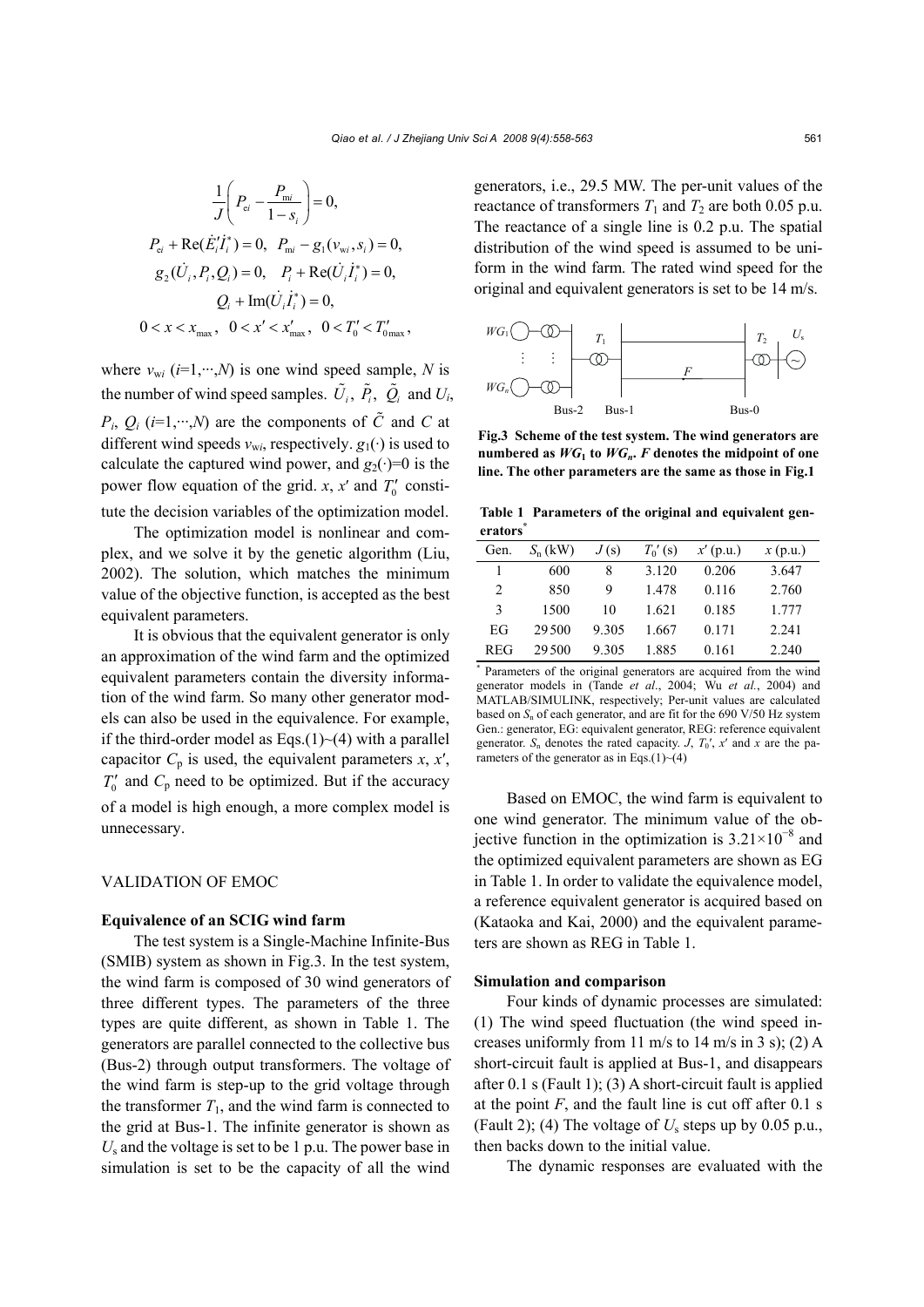indexes named max-error and average-error. The indexes are defined as follows:

$$
e_{\max} = \max_{k=1}^{K} |(R_{\rm f}(k) - R(k)) / R(k)|, \qquad (7)
$$

$$
e_{\text{avg}} = \sqrt{\sum_{k=1}^{K} \frac{1}{K} \Big[ \big( R_{\text{f}}(k) - R(k) \big) / R(k) \Big]^2}, \qquad (8)
$$

where  $R_f$  and  $R$  represent the dynamic responses of the wind farm and the equivalent generator, respectively, *K* is the number of samples of the dynamic response at different sampling time.

The max- and average-errors are shown in Table 2. The average-errors of the real output power  $(P_{out})$ , the reactive output power  $(Q_{out})$  and the voltage  $(U_t)$ of Bus-1 are less than 0.97%, 1.15% and 0.22%, respectively. The maximum errors appear at the rated wind speed of the wind farm. When the wind speed decreases, the errors decrease as well.

According to Table 2, the largest errors appear in Fault 1, and the response curves in Fault 1 are shown in Fig.4. The real and reactive output powers of the wind farm and the equivalent generator are compared in Figs.4a and 4b, respectively.

The four dynamic processes are simulated with the reference equivalent generator given in Table 1 and the average-errors are calculated and shown in Table 2. As can be seen from Table 2, the equivalent generator based on EMOC is the most accurate in all the dynamic processes.

# **Comments on EMOC**

EMOC can be summarized as four steps. The first and most important step is to generate the output characteristics of the wind farm through measurement or theoretical calculation. If the theoretical calculation is adopted, a detailed model of the wind farm should be considered. The second step is to select the suitable generator model as the equivalent generator and confirm the equivalent parameters needed to be optimized. The next step is to optimize the equivalent parameters according to the output characteristics of the wind farm. Finally, the equivalent generator should be validated in dynamic simulation. If the wind farm has been connected to the grid, the field measurement can be used to validate the equivalent generator.

EMOC does not consider the fault responses of the wind farm. Two reasons are taken into account:



**Fig.4 Real (a) and reactive (b) output powers of the wind farm and the equivalent generator in Fault 1** 

**Table 2 Max- and average-errors with the equivalent generator (EG) and the average-error with the reference equivalent generator (REG)** 

| Parameters                | $P_{\text{out}}(\%)$ |                    | $Q_{\text{out}}(\%)$ |                  | $U_{1}$ (%)         |                     |               |                    |                     |
|---------------------------|----------------------|--------------------|----------------------|------------------|---------------------|---------------------|---------------|--------------------|---------------------|
|                           | $e_{\text{max}}$     | $e_{\text{avgEG}}$ | $e_{\text{avgREG}}$  | $e_{\text{max}}$ | $e_{\text{avg EG}}$ | $e_{\text{avgREG}}$ | $e_{\rm max}$ | $e_{\text{avgEG}}$ | $e_{\text{avgREG}}$ |
| Wind speed fluctuation    | 0.09                 | 0.03               | 0.15                 | 0.20             | 0.12                | l 56                | 0.02          | 0.01               | 0.11                |
| Fault 1                   | 4.45                 | 0.97               | 1.27                 | 9.89             | l.15                | 3.51                | 1.93          | 0.18               | 0.36                |
| Fault 2                   | 2.15                 | 0.42               | 0.66                 | 6.21             | 0.84                | 4.16                | .54           | 0.22               | l.02                |
| Small voltage disturbance | 0.15                 | 0.04               | 0.10                 | 1.23             | 0.10                | 2.36                | 0.07          | 0.01               | 0.18                |

 $e_{\text{max}}$  and  $e_{\text{avgEG}}$  are the max- and average-errors of the equivalent generator, respectively.  $e_{\text{avgREG}}$  is the average-error of the reference equivalent generator.  $P_{\text{out}}$ ,  $Q_{\text{out}}$  and  $U_t$  are the real output power, reactive output power and voltage of the wind farm, respectively